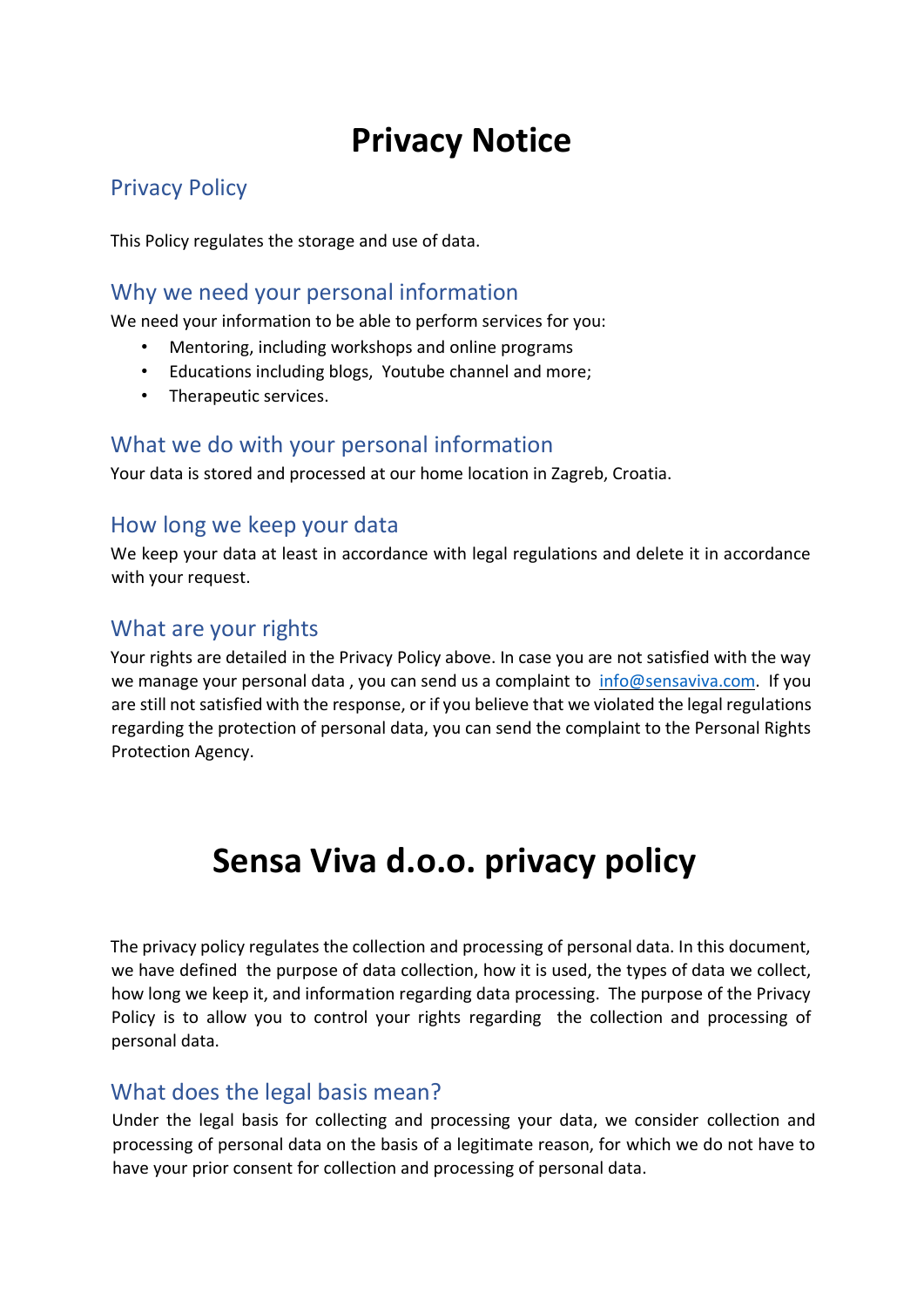## What Privacy Policy applies to?

This Privacy Policy applies to:

- Visitors and interaction of our visitors on our website and our social media pages,
- Visitors and clients in our physical locations;
- The teachers and participants of our workshops, and the events we organize;
- Visitors and participants of our webinars, online workshops and the like we organize;
- Logging into our newsletter, Youtube channel and blog;
- Users of our services;
- If you are in communication with our employees;
- If you are applying for a job at Sensa Viva d.o.o. or if you work or cooperate with Sensa Viva d.o.o.

### What data do we collect and what do we do with it?

In order to optimize and create the best user experience possible, we collect information about our users, subscribers, clients, suppliers, associates, employees and visitors of the website. We process and use the collected data to better understand the relationships we are in and the needs of the people we are in interaction with, regardless of which of these roles they are in.

During interaction with you, we process various types of data, and processing will depend on the type of interaction we have.

The data we collect includes directly and indirectly shared information ci. **Directly** shared information includes all personal information you provide to us through filling in contact forms on the website and/or social networks and through oral or written communication with our employees, **by applying** for open positions or in any other way where you contact us directly and share your personal information. **Indirectly shared information includes information** about the use of the website (IP address, time zone, browser type, etc.). They are collected by so-called cookies – text files that our computers exchange for the purpose of collecting information about the behavior of visitors and distinguishing between visitors. We have an option to select type of cookies you agree to on our home page but you can also disable this option in you browser tnot o collect and share your cookies. In this case, you may not be able to access certain parts of the page.

#### Who has access to personal data and how long do we keep it?

Access to the collected personal data is provided tp employees of Sensa Viva d.o.o. and may be to Sensa Viva suppliers solely for the purpose of IT and marketing support. We do not transfer or share your data for any other purposes. If this is relevant with a subcontractors and suppliers, we have concluded contracts for the processing of personal data.

We keep the collected data according to legal regulations depending on the purpose for which it was collected if we collect and process it based on legitimate interest. If we collect and process your data based on your consent, we keep it in accordance with your consent until you request for the deletion of your personal data.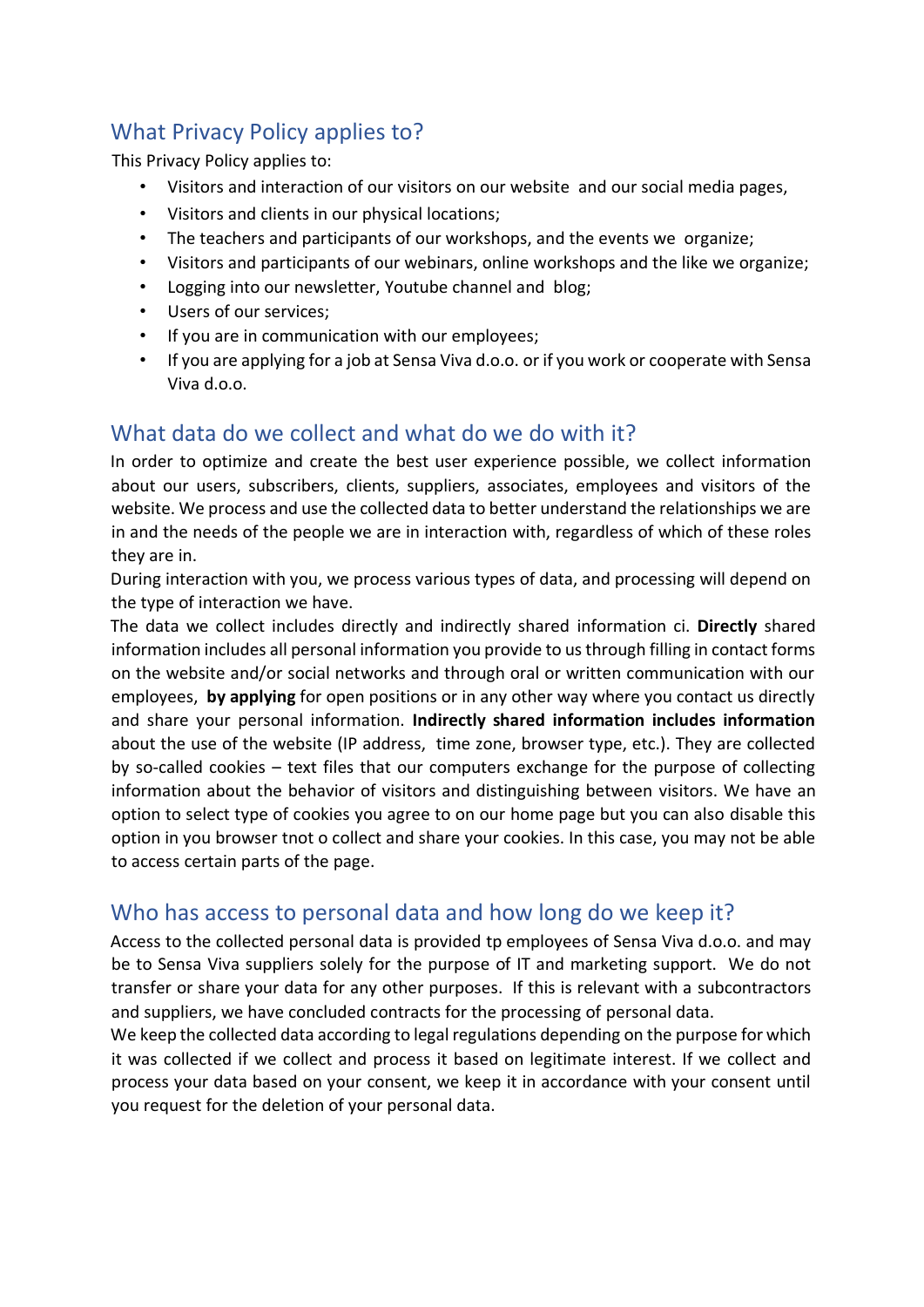## Cookies and how to disable them?

An English cookie is a text file that is automatically saved on your computer, tablet or mobile phone ('**Device'**) when you visit a particular website, including our own. With the help of a stored cookie , the website can "remember" your Device and thus enable efficient navigation within the website. It stores your settings as for example language and thus improves the quality and your user experience on future visits. Our website www.sensaviva.com the following types of cookies:

- Technical cookies necessary for our site to work and provide you with the service for which you visited it;
- Functional cookies save your settings and give you a better experience when visiting again;
- Analytical cookies track statistics such as the number of visitors and serve to see the success of the website. We also use third-party services like Google, social networks and Wix.
- Marketing cookies through which we collect information that helps us customize our site to your interest. For example, this information includes information about your visits to our site, the content you have watched, the links you have followed and the like.

You can disable cookies in your Internet browser. Different browsers use different ways and you can learn more about it on the Internet browser you are using.

#### Social networks

When you log in and register on the website through a social media account or if you share the content of a website on social networks, social networks can also place cookies on your account. On each individual social network, you can choose settings for your privacy and you can learn more about it on their websites.

## Automated data processing and profiling

Your personal data may be subject to profiling in cases of Sensa Vive d.o.o. advertisement.

## Children's privacy

In the Republic of Croatia, a child is considered to be under the age of 16. Children's personal data is collected solely with the consent of the parents or guardians, under the same rules set out here.

## Requests from judicial authorities

We are obliged to share your personal data without your knowledge or your consent in cases of crime prevention or detection; the prosecution or prosecution of violators; estimates or collection of taxes or fees and by order of the court or any law.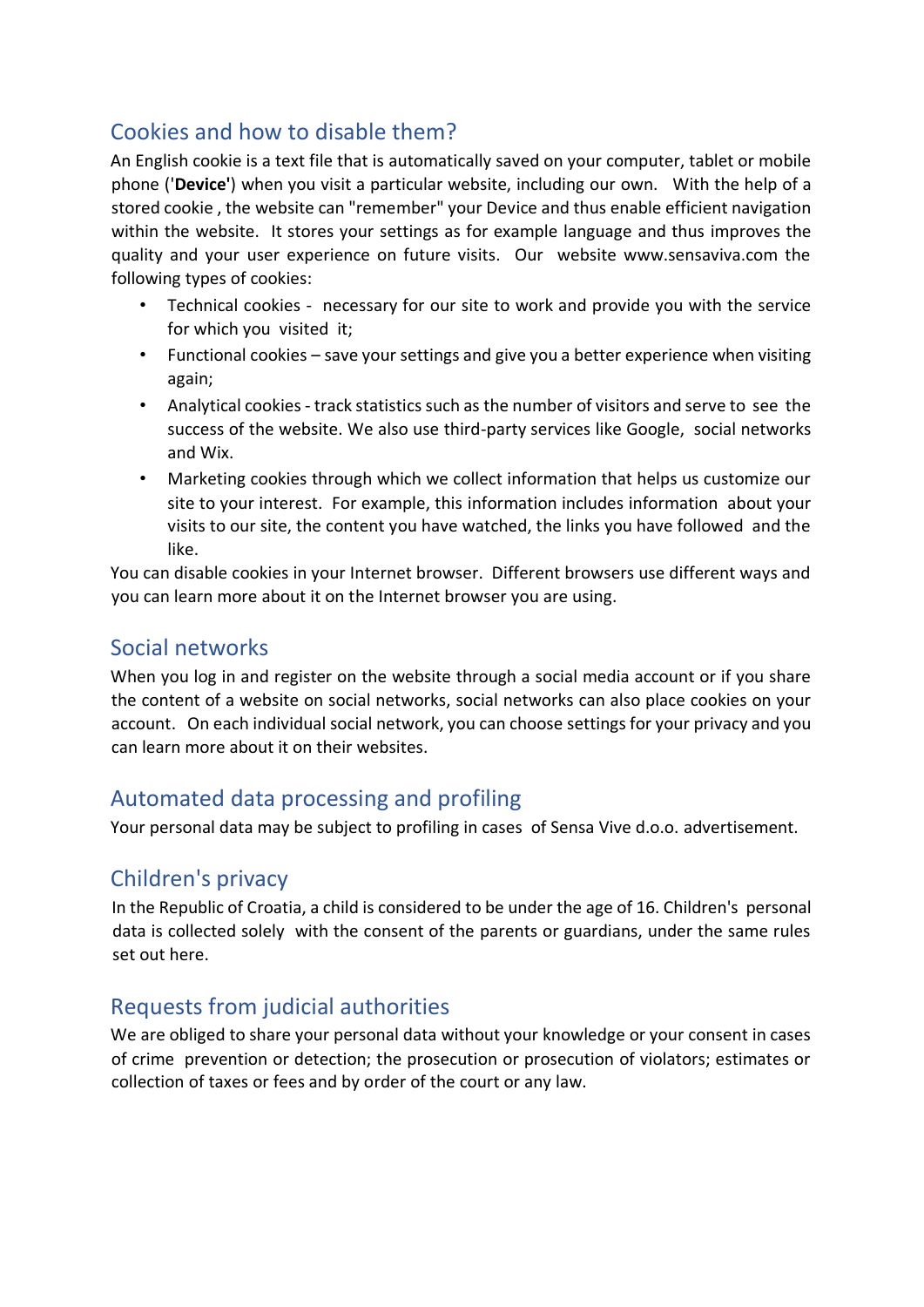## Your rights

You have the right at any time without any negative consequences to withdraw your consent for any kind of marketing communication and other processing. You can also:

- request a data processing certificate including the purpose of processing, the source and category of personal data, recipients categories of recipients to whom personal data have or may be transferred, as well as the location of such transfer; the envisaged period of storage of personal data and the use of any automated decision-making and profiling
- request and disclose your personal data;
- request correction or supplementation of personal data;
- object to further or excessive processing of personal data;
- block the unlawful processing of personal data;
- request the deletion of your personal data;
- request the transfer of personal data to another controller.

For any of these requests you can contact us at our email: info@sensaviva.com. You can also easily sign out of our list.

Please note that this request can only be requested by you or your legal representative and only for your personal data. For the purpose of protecting your privacy before we fulfill your request, we will ask you for proof of your identity.

All your requests will be processed in accordance with the legal regulations governing the protection of personal data. In case of unreasonable requests, we reserve the right to charge costs for processing it. We will provide a reply to each request as soon as possible and no later than 30 days from the date of receipt of the request.

#### Right to lodge a complaint with the supervisory authority

If you believe that we have not carried out the processing of your data in accordance with the applicable Croatian or European data protection regulations, you can file a complaint with the competent supervisory authority in Croatia, the Personal Data Protection Agency.

## Limitation of responsibility

Sensa Viva takes available and reasonable measures to protect personal data from accidental misuse, destruction, loss, unauthorized change or access, but we cannot guarantee that any of the personal data we collect will never be revealed accidently, contrary to the provisions of this Privacy Policy. We exclude liability for damage caused to users or third parties by accidental disclosure of personal data to the fullest legal extent possible.

Please note that we have no control over the personal data you provide when accessing or using other portals or directly to third parties, and we exclude liability for damages that may be caused to you or third parties for providing personal data in this way to the maximum legal extent possible .